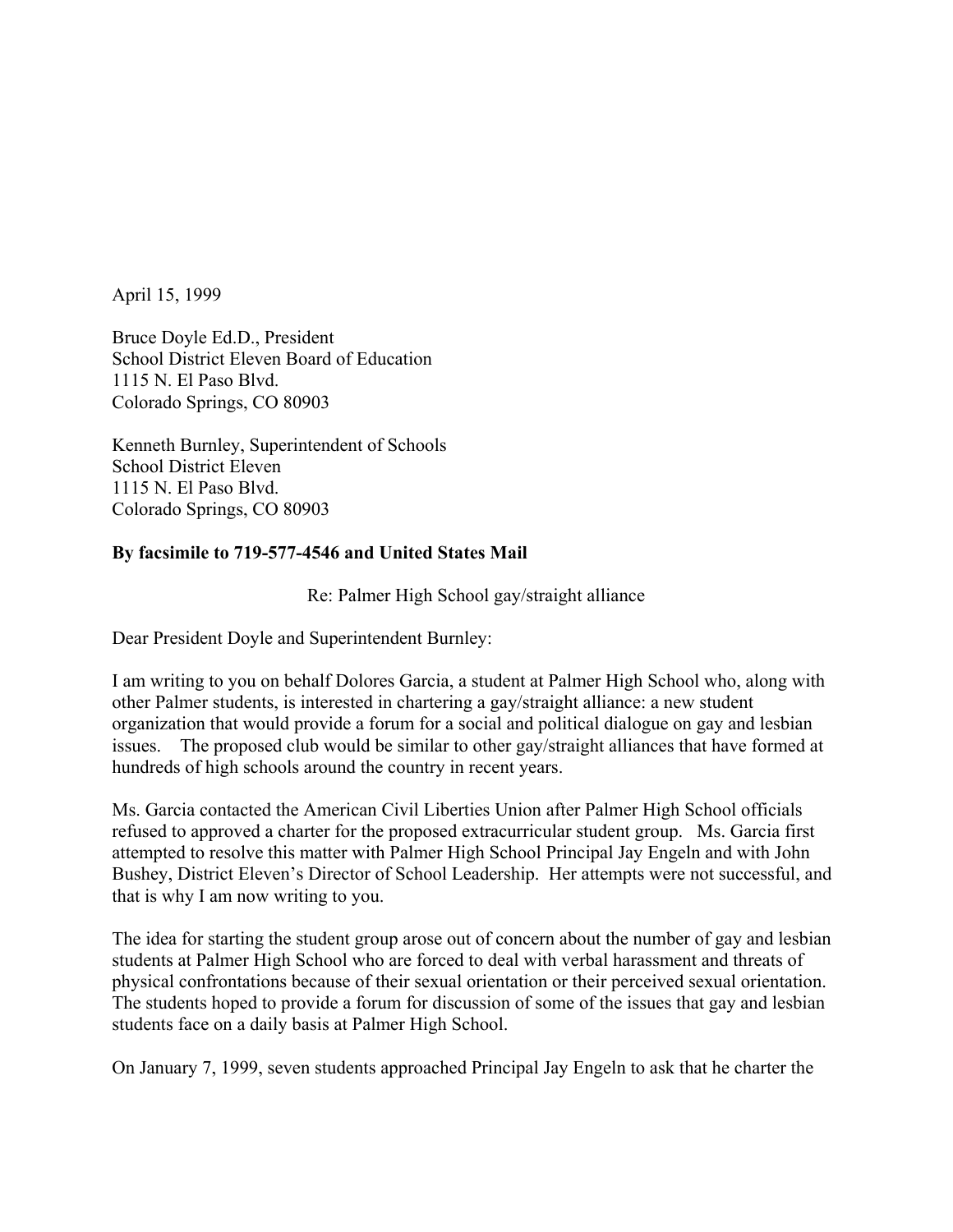proposed student organization. Although Principal Engeln appeared unreceptive to chartering the group, he did not foreclose the possibility entirely at this initial meeting. The students then selected Ms. Garcia as their representative to meet with Principal Engeln one on one. Approximately a week later, Ms. Garcia met with Principal Engeln, and he rejected the students' request. According to Ms. Garcia, Mr. Engeln equated the proposed club to devil worshipers, white supremacists and hate groups. He reportedly said that if he recognized a gay/straight alliance, he would have to permit those groups to form student clubs as well.

Ms. Garcia then appealed Mr. Engeln's decision in a meeting with Mr. Bushey, who affirmed Mr. Engeln's decision. According to Ms. Garcia, Mr. Bushey also referred to the prospect of hate groups as a reason for denying a charter to the proposed gay/straight alliance. According to Ms. Garcia, Mr. Bushey acknowledged that the District Eleven policies do not preclude the formation of a gay/straight alliance, but he said that he had to take into account his own philosophy and opinions as well as the well-being of the school.

The students' unsuccessful efforts to form their student club were publicized in the Colorado Springs Independent on February 4 and in the Denver Post on February 5. The Post article quotes Mr. Engeln as confirming that he was concerned about the prospect that approving the group would open the door to devil worshipers and hate groups.

According to the Post story, Mr. Bushey also justified his refusal to charter the student group by alluding to the school board's policy regarding student clubs. As the quotation appeared in the Post, Mr. Bushey said: "(A gay club) doesn't address the issues around curriculum and instruction and what we do in school."

Although I have looked at the District Eleven policies, I have not found any policy that remotely suggests that student groups will be recognized only if they are devoted to discussion of curricular issues. Indeed, as I will explain, any such policy would contravene the interests of both students and the community; would contradict the school's current practice of chartering other student groups that are not devoted to curricular matters; and would also violate the Equal Access Act.

First, the recognition of noncurricular student groups promotes the interests of both students and the community. As Judge Matsch explained in a reported opinion, noncurricular student clubs are an integral component of students' educational experience:

 [T]he mission of public education is preparation for citizenship. High school students, [who at virtually every high school] include persons of voting age, must develop the ability to understand and comment on the society in which they live and to develop their own set of values and beliefs. A school policy completely preventing students from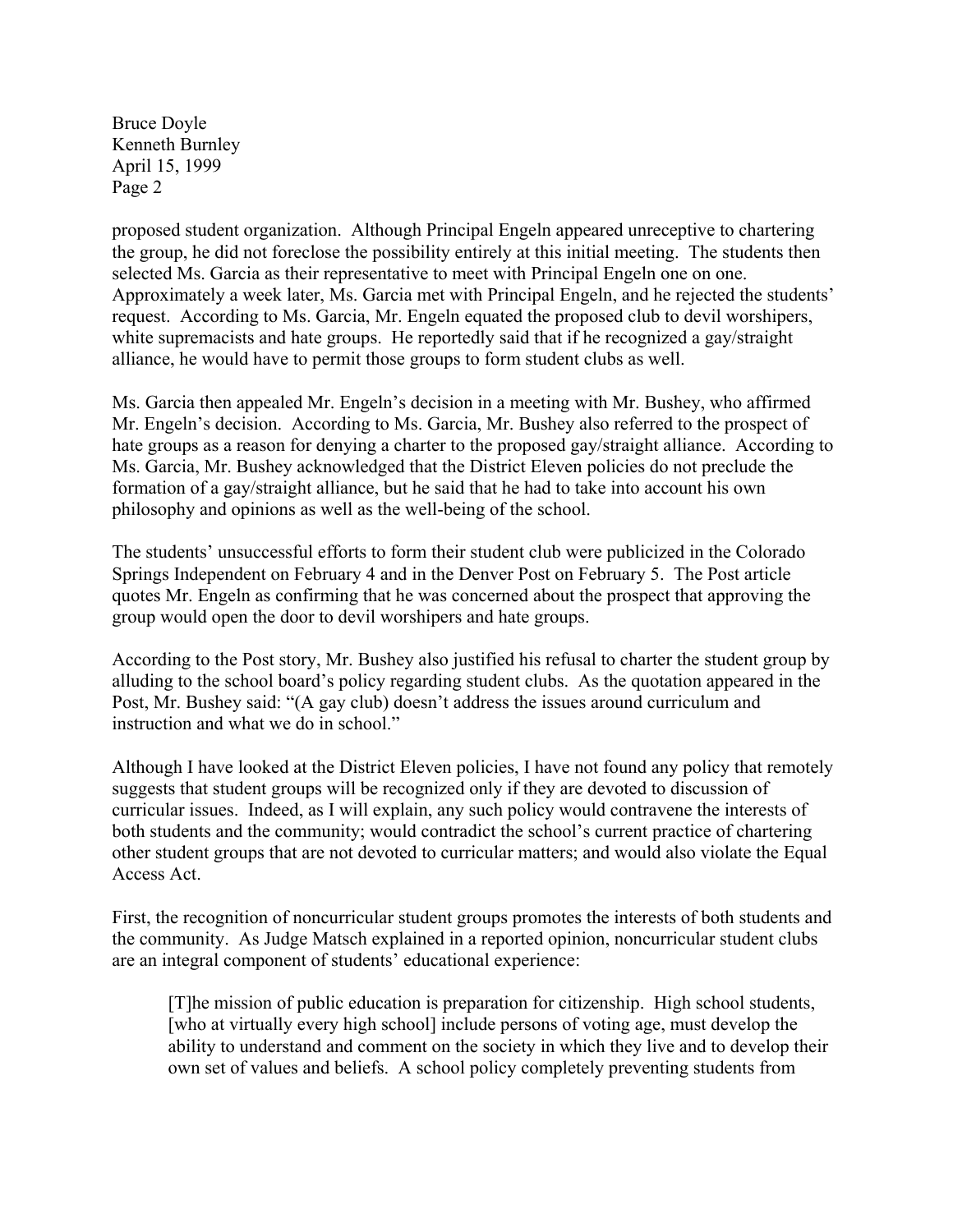> engaging other students in open discourse on issues they deem important cripples them as contributing citizens. Such restrictions do not advance any legitimate governmental interest. On the contrary, such inhibitions on individual development defeat the very purpose of public education in secondary schools.

Rivera v. East Otero School District R-1, 721 F. Supp 1189, 1194 (D. Colo. 1989). The District 11 policies that I have read appear to endorse these principles and to recognize the importance of noncurricular student clubs. Indeed, the policies state that "[t]he Board of Education endorses the creation of clubs and other approved school organizations for the purpose of reaching as many students as possible." Rather than restricting the subject matter of student groups to curricular matters, the Board policy states that student groups should "establish aims which are of school interest or community interest."

Refusing to recognize a noncurricular club not only contradicts the school district's policies, it also contradicts Palmer High School's current practice. As I will discuss in more detail, the school already recognizes a number of noncurricular student organizations.

Finally, by recognizing some noncurricular clubs but not the proposed gay/straight alliance, Palmer High School violates the Equal Access Act, which provides:

 "it shall be unlawful for any public secondary school which receives Federal financial assistance and which has a limited open forum to deny equal access or a fair opportunity to, or discriminate against, any students who wish to conduct a meeting within that limited open forum on the basis of the religious, political, philosophical, or other content of the speech at such meetings."

20 U.S.C. § 4071(a). I will assume that Palmer High School is a public secondary school that receives federal financial assistance. Accordingly, the duty to provide equal access is triggered by the fact that Palmer High School maintains what the Act considers to be a limited open forum. A limited open forum is defined as follows:

A public secondary school has a limited open forum whenever such school grants an offering to or opportunity for one or more noncurriculum related student groups to meet on school premises during noninstructional time.

20 U.S. C. § 4071(b). According to my information, Palmer recognizes several groups that would be considered "noncurriculum related groups," including Los Hermanos, Chess Club, and Peer Council. These clubs meet on school premises during noninstructional time. Because Palmer High School recognizes a number of student organizations that are noncurricular and that meet on school premises when classes are not being conducted, the school maintains what the Bruce Doyle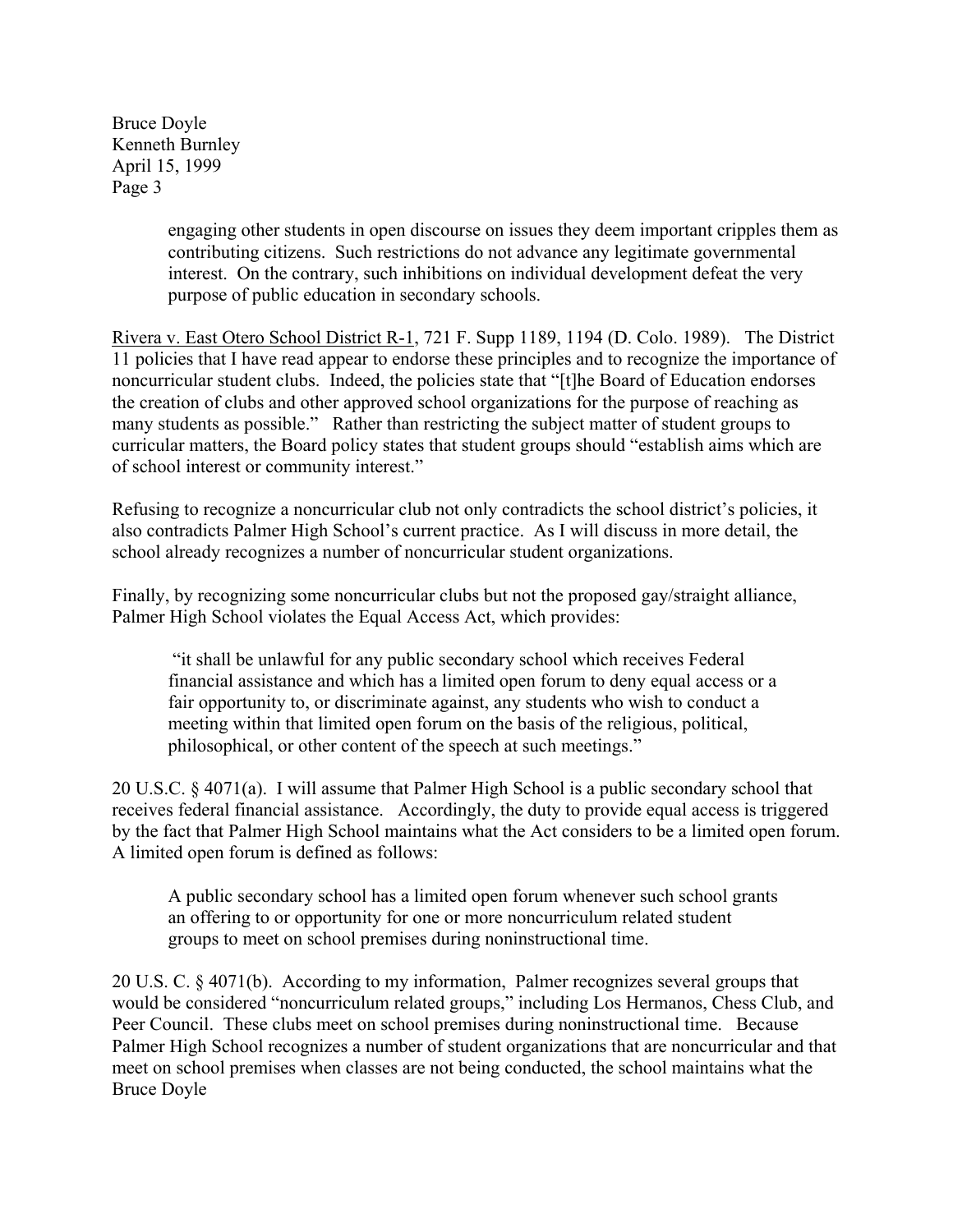Kenneth Burnley April 15, 1999 Page 4

Act calls a limited open forum.

Since Palmer High School maintains a limited open forum, it is unlawful to discriminate against any students "who wish to conduct a meeting within that limited open forum on the basis of the religious, political, philosophical, or other content of the speech at such meetings." 20 U.S. C. § 4071(a). That is exactly what Mr. Engeln and Mr. Bushey have done by denying Ms. Garcia and her colleagues an equal opportunity to meet and function as a student group, solely because of the content and subject matter of the ideas that they want to discuss and explore.

According to the article in the Denver Post, Mr. Bushey suggested that he rejected the proposed gay/straight alliance because "it doesn't address the issues around curriculum and instruction and what we do in school." This comment suggests that Mr. Bushey believes, erroneously, that he can refuse to recognize the proposed gay/straight alliance on the ground that its would not be sufficiently related to the curriculum.

On the contrary, the Equal Access Act does not permit Palmer High School to reject the proposed student organization on such a ground. Such a rejection is permitted under the Act only if all other student groups that meet during noninstructional time are "curricular" clubs instead of "noncurriculum related groups." 20 U.S. C. § 4071(b). If Palmer High School permits even one "noncurriculum related group" to meet at the school during noninstructional time, the requirements of the Act apply. See Board of Education of Westside Community School v. Mergens, 496 U.S. 226, 235 (1990).

In assessing whether or not there is at least one noncurricular club in a school, the Supreme Court strives to be "consistent with Congress' intent to provide a low threshold for triggering the Act's requirements." Id. at 240. Thus, a "noncurriculum related student group" means "any student group that does not directly relate to the body of courses offered by the school." Id. at 239. According to the Court, a group directly relates to the school's curriculum, and is thus a "curricular" group, if the subject matter of the group is actually taught, or will soon be taught, in a regularly offered course; if the subject matter of the group concerns the body of courses as a whole; if participation in the group is required for a particular course; or if participation in the group results in academic credit. Id. at 239-40.

The requirements of the Act apply to Palmer High School unless every school club meets the foregoing definition of a "curricular" club. Such is not the case. Los Hermanos, Chess Club, and Peer Council, for example, cannot be considered curricular clubs under the definition articulated by the Supreme Court. Indeed, the Supreme Court mentioned a chess club as an example of a student organization that would likely be considered a "noncurriculum related student group." Id. at 240.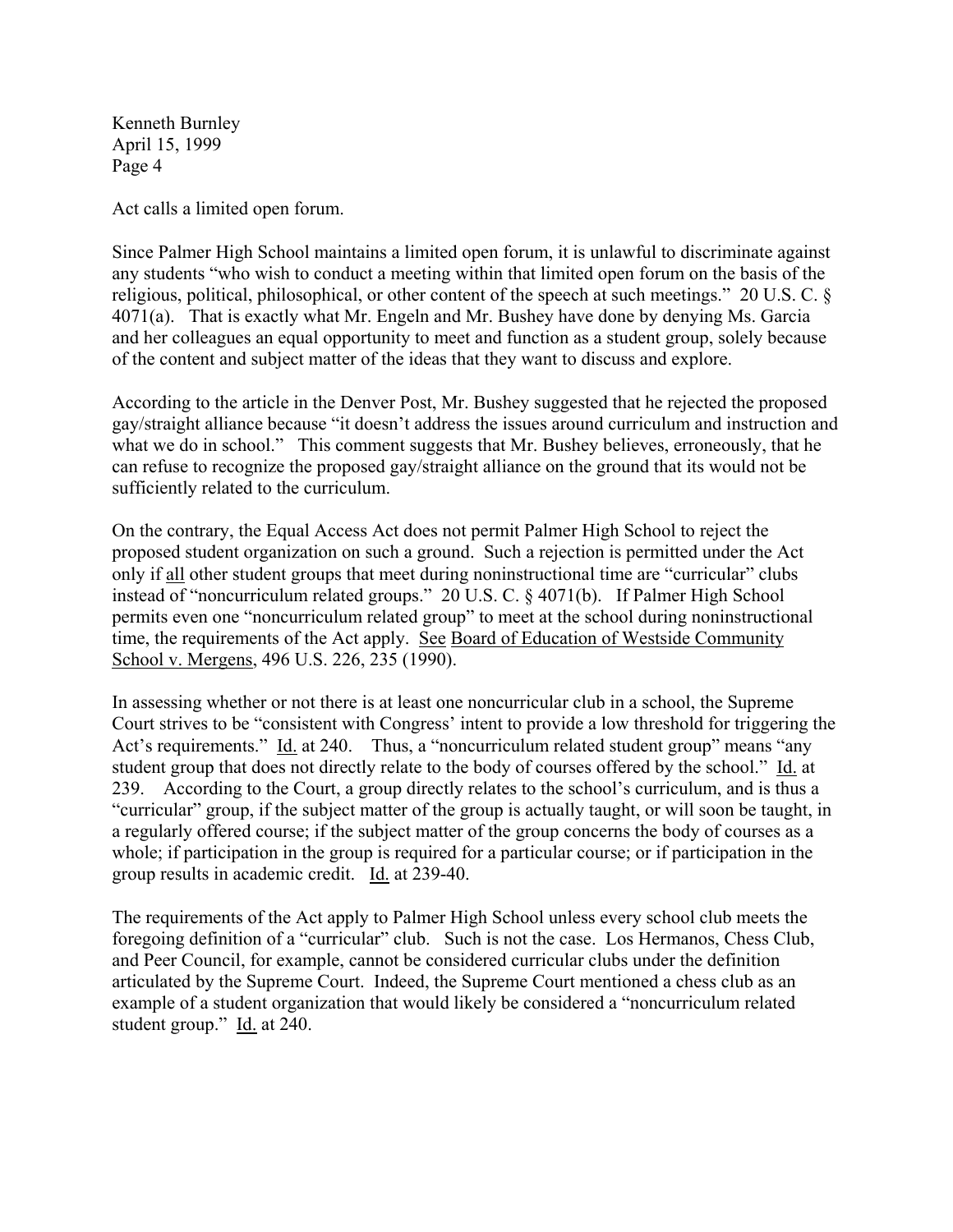The Supreme Court has warned that schools will not be permitted to evade their responsibilities under the Equal Access Act by "strategically describing existing student groups" in a manner that brings them all within the category of "curricular" groups. Id. at 244. The Court quoted favorably from the earlier opinion of the Eighth Circuit Court of Appeals in the Mergens case:

"Allowing such a broad interpretation of 'curriculum-related' would make the [Act] meaningless. A school's administration could simply declare that it maintains a closed forum and choose which student clubs it wanted to allow by tying the purposes of those student clubs to some broadly defined educational goal. At the same time the administration could arbitrarily deny access to school facilities to any unfavored student club on the basis of its speech content. This is exactly the result that Congress sought to prohibit by enacting the [Act]. A public secondary school cannot simply declare that it maintains a closed forum and then discriminate against a particular student group on the basis of the content of the speech of that group."

Id. at 244-45 (quoting Mergens,  $867$  F.2d 1076, 1078 ( $8<sup>th</sup>$  Cir. 1989)). Thus, the implication of the quotation attributed to Mr. Bushey in the Denver Post, to the effect that the noncurricular focus of the proposed group justifies failure to recognize it, must be rejected. Given the school's recognition of other noncurricular clubs, Palmer High School cannot now discriminate against a gay/straight alliance on the basis of religious, political, philosophical or other content of the group's speech. Failing to recognize the proposed gay/straight alliance would violate the Equal Access Act.

The same issues regarding a gay/straight alliance at Cherry Creek High School prompted a suit in federal district court in Denver in 1998. The case, Homosexual-Heterosexual Alliance Reaching for Tolerance v. Cherry Creek School District No. 5, No. 98-Z-110, was quickly resolved with full recognition of the gay/straight alliance and the entry of a consent decree.

In light of the foregoing, I respectfully request that you take immediate action to reverse the decision of Mr. Engeln and Mr. Bushey and instruct them to take all steps necessary to recognize the new student group proposed by Ms. Garcia.